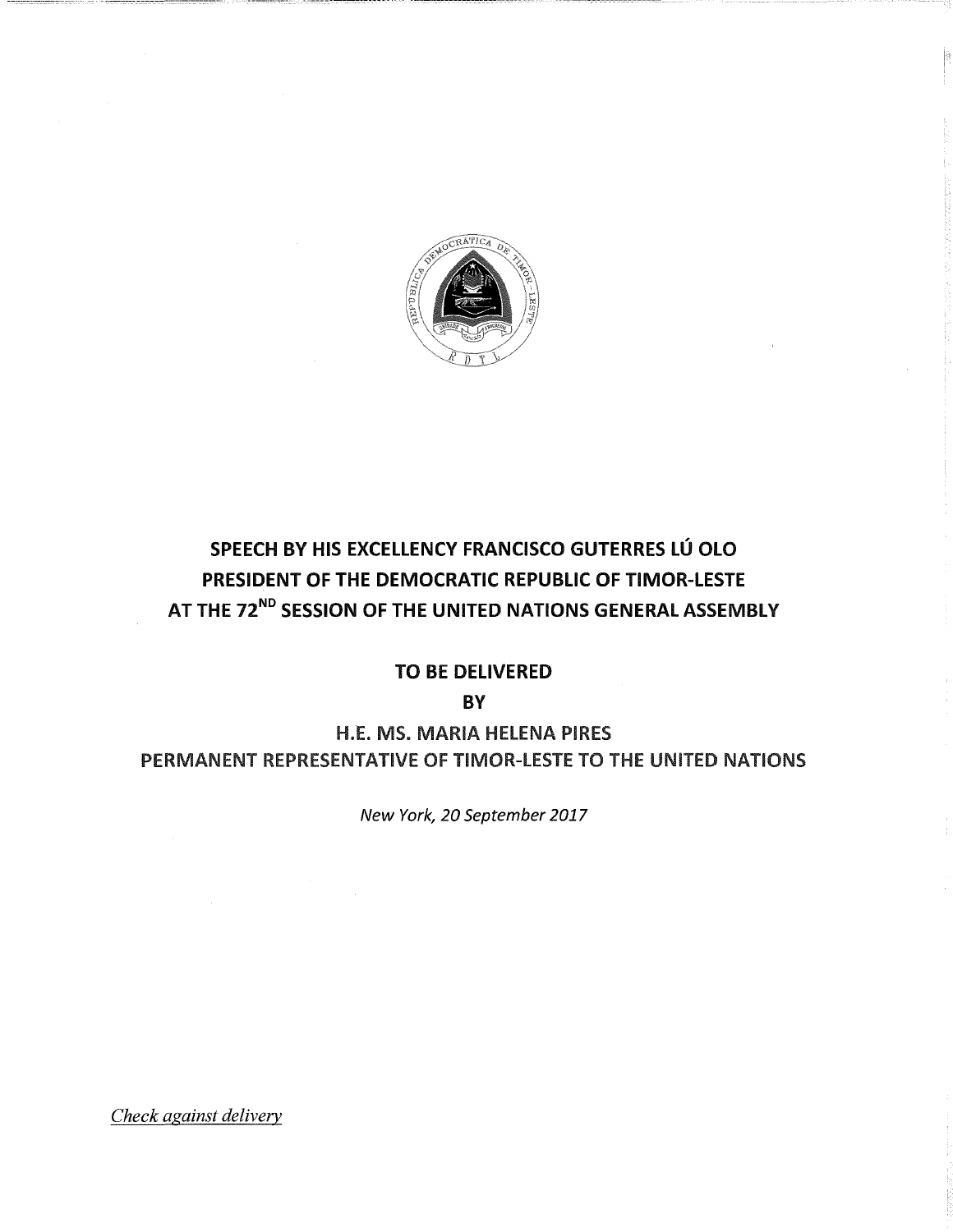Excellencies, Mister President of the UN General Assembly Mister Secretary General of the United Nations

I extend my congratulations to Mr President Miroslav Lajčák on his election by the General Assembly as well as my best wishes of success, and I salute the outgoing president Peter Thomson for his leadership in conducting the work of the  $71<sup>st</sup>$  session.

#### We, the United Nations

It is a happy coincidence that I was given the opportunity to address this General Assembly today- on this very same day, 18 years ago, the first Australian and New Zealand personnel of the INTERFET, the International Force in East Timor, arrived in my country, occupied at the time. The arrival of that UN-mandated force on 20 September 1999 put an end to the bloodshed and paved the way for us to attain national independence voted for the majority of the Timorese people at the referendum for self-determination held under the supervision of the United Nations, pursuant to international law.

On behalf of the Timorese people, I reiterate my heartfelt gratitude to the United Nations and to all civilians and servicemen who, under the flag of the United Nations, protect innocents and, ultimately, save lives.

Another happy coincidence - though rare- is that among us here today is another key player in the process that led the international community and the UN to shoulder their long deferred responsibilities for the self-determination of the Timorese people. The key player I'm talking about is Secretary General António Guterres. As Prime Minister of Portugal, the action of António Guterres, guided by values and ethical imperatives, was decisive for Timor-Leste to be considered today a success story - a joint success of the Timorese and the United Nations - as others have pointed out several times in recent years.

#### Values of the international community

I warmly welcome the theme of the General Assembly, 'Focusing on People: Striving for Peace and a Decent Life for All on a Sustainable Planet'. These are, without a doubt, tasks for our generation. Allow me to assure you that Secretary General Ant6nio Guterres is the right man to promote and inspire the beginning of this common path whose success depends on the intense commitment of us all.

The recent history of Timor-Leste vividly reminds us that when civil values, on which the very existence of the United Nations is built, take the lead - and inspire decisions - in the international scene, the UN and international law become powerful and decisive forces to settle conflicts and restore peace. Portugal's action in the 1990s, combined in 1998 and 1999 with the action of the governments of Indonesia, Australia, and the United States, and the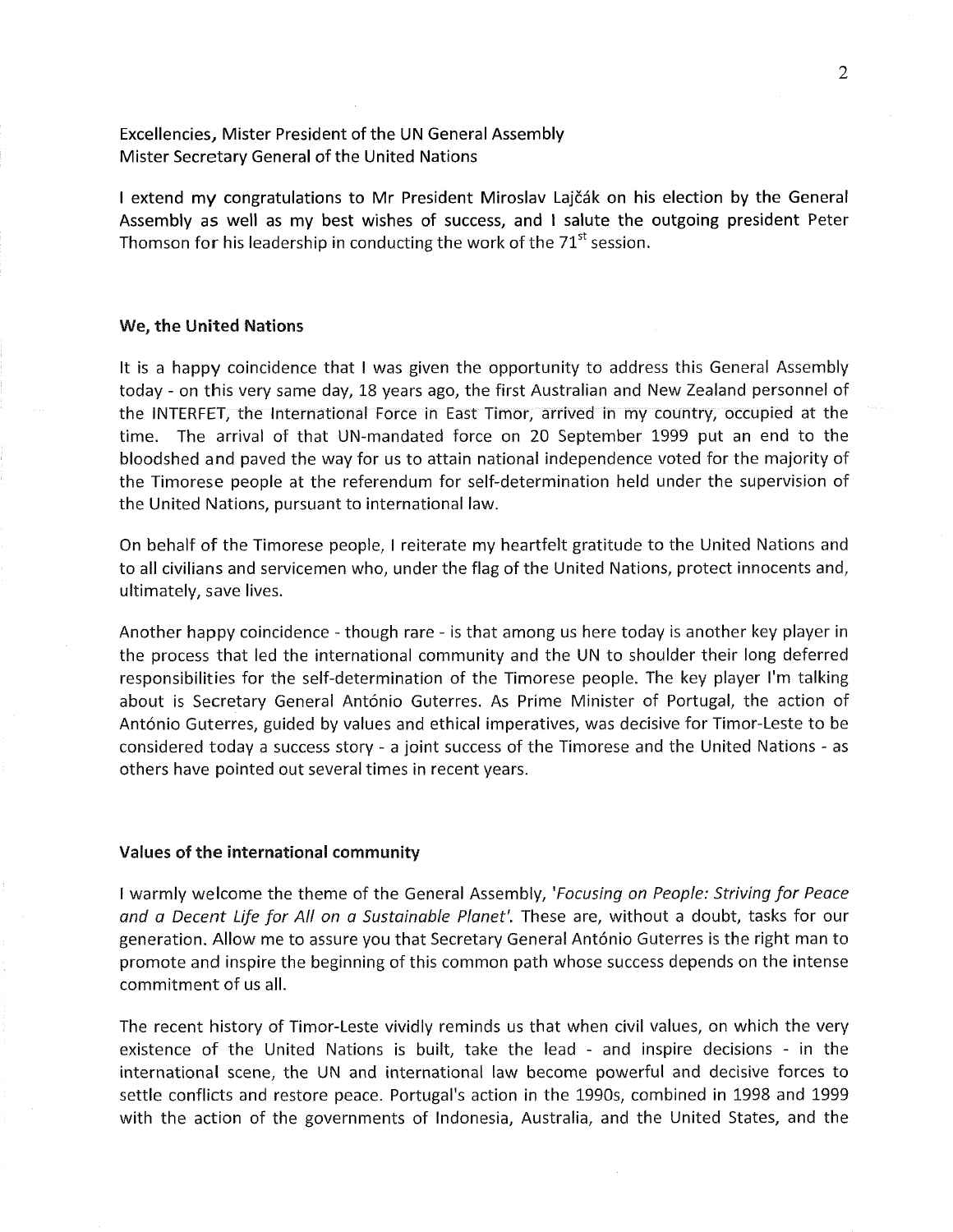support of the European Union and other world powers, were living proof of the United Nations' ability to save lives and help make the world a safe place. The stability of the international scene is a function of the respect for International Law.

The UN and Timor-Leste have benefited from extraordinary individuals. I recall and salute lan Martin; and I evoke the memory of the Special Representative of the Secretary General in Dili between 1999 and 2002, our dearly departed friend and brother Sérgio Vieira de Mello. The sensibility and competence, the capacity for dialogue and political achievement of these and of a few other leaders made it possible for us to achieve together better results despite the trail of unprecedented devastation found in the country when it became ours. The nature of leadership is important for the unfolding of the political and social processes - and can be decisive for success, The professional and human qualities of our dearly departed Sergio Vieira de Mello - diplomat and leader - must continue to inspire us on a daily basis so that the UN does not fail to meet the heartfelt yearnings for stability and development opportunities of many peoples around the world.

## The first 15 years

Timor-Leste celebrates this year the  $15<sup>th</sup>$  anniversary of the Restoration of Independence which took place on 20 May 2002. Over these last fifteen years, the partnerships we have established with the UN, their specialised agencies and development partners have led to important and inspiring results, i'm afraid I do not have the time to expand further on this topic. I will only say that over these last years we have achieved what few thought possible:

The mortality rates of infants and children under the age of five have dropped by half. According to the World Health Organization, Timor-Leste managed to reduce malaria incidence from 220 in 1,000 cases (2006) to 1 in 1,000 - including cases registered in remote areas. In 2002 there were 19 doctors in Timor-Leste. Today we have nearly 1,000 trained by the solidarity-based cooperation of the people and the government of Cuba. There are doctors in every village of Timor-Leste and several new hospitals. My country was declared leprosy-free by the WHO for the first time in centuries.

And last, in 2002 life expectancy at birth was 60 years. Today it is 68 and a half. The progress made in several areas was acknowledged by the distinguished medical journal The Lancet which ranked Timor-Leste as the country that has made the most progress since 2000 when it comes to the Sustainable Development Goals.

We consider Education, as is the case with Healthcare, a key priority. The enrolment rates in primary education stands at nearly 100% of school-age children and youths. We have recently introduced a new curriculum at primary education level and have given priority to the construction of new schools and the improvement of school equipment, in particular in recent years. The guiding thread of these and many other measures is the improvement of the quality of public schools.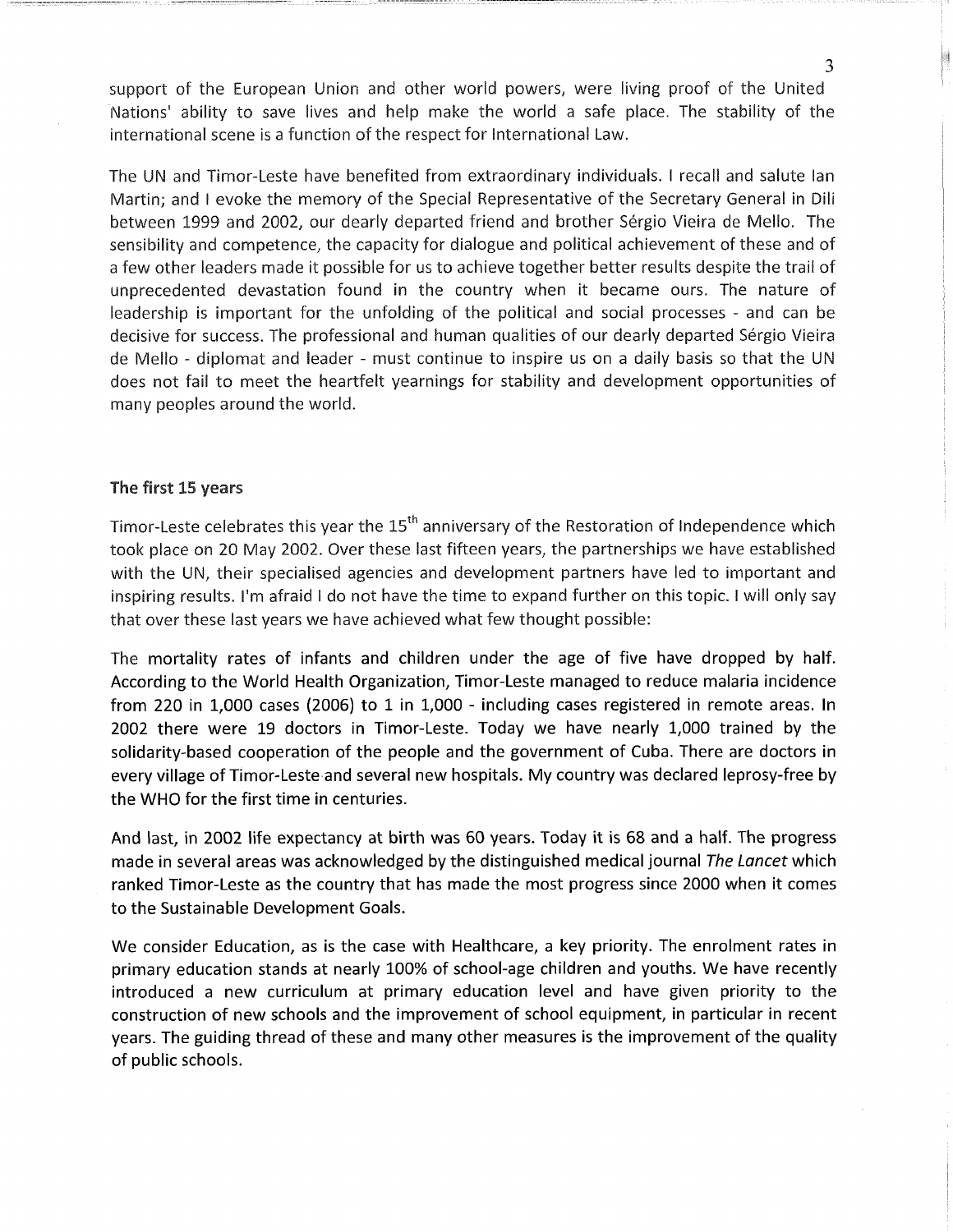The progress we made has translated into the human development index reported by the UNDP, the United Nations Development Programme: over the past 6 years, this index reached on average O.610. In 2002 it was 0.375.

#### International Integration

The most important achievement of the Timorese people over the course of these 15 years the foundation of other achievements  $-$  was peacebuilding and reconciliation at both national and international levels. Peace and reconciliation were made possible by the vision of the national leaders, by the courage to reject vengeance and by the genuine adherence of Timorese society as a whole to this vision.

We have established solid relations of friendship and intense cooperation with Indonesia and Australia; we are working towards further strengthening our relations with neighbouring ASEAN countries, the association to which we have submitted our application for membership. The strengthening of Timor-Leste's regional integration is a key priority of our foreign policy. I rejoice at the celebration of the  $50<sup>th</sup>$  anniversary of ASEAN and salute this association for its decisive contribution towards transforming Southeast Asia into a safer, stable, more democratic and prosperous region, ranking amongst the highest growth rates in the world and offering increased well-being to the peoples in the region.

#### Sustainable development

In Timor-Leste, now that peace and stability have been achieved, we are putting our efforts into creating better conditions for economic and social development. This includes, namely, improving the development conditions for small and medium-sized enterprises and the private sector in general, and promoting the diversification of the non-oil economy.

The goal that we have set for ourselves in our Strategic Development Plan, approved in 2011, is that by 2030 'Timor-Leste will have joined the ranks of upper middle income countries, eradicated extreme poverty and established a sustainable and diversified non-oil economy'. This is the plan that we are putting into action.

In fact, our goals converge with the Sustainable Development Goals adopted in 2015, to whose definition we actively contributed as well.

## g7+ and the priority of strong institutions

We believe that a key condition for the development of the country is the existence of stability and solid institutions, providing quality public services. This is why my country proposed the inclusion of 'quality institutions' among the Sustainable Development Goals. Timor-Leste's proposal was accepted and it became the  $16<sup>th</sup>$  SDG – "Peace, Justice and Strong Institutions".

The relationship between quality institutions and development is, for us, an old priority, which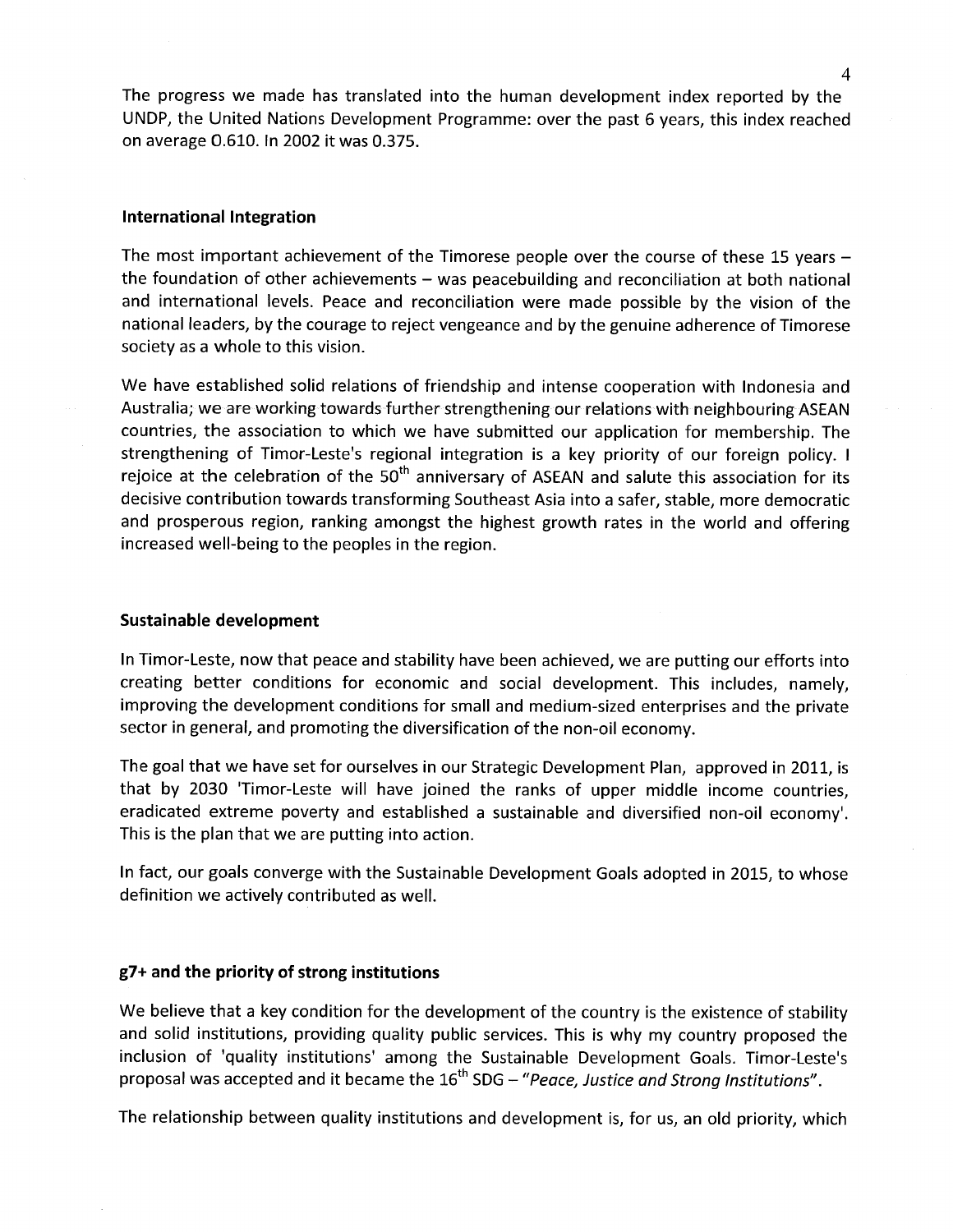translated into Timor-Leste's commitment to the creation of the 'g7 plus' group since 2009. The 'g7 plus' brings together twenty fragile states and the group's action has had tangible and positive results in the relationships with development partners and in the functioning of bilateral and multilateral cooperation. The mutual advantages of its functioning have been recognised by the parties, including by the development partners.

Our democracy has been strengthened, election after election, with high turnout figures. That happened again this year, with presidential and parliamentary elections. The Democracy Index from The Economist<sup>1</sup> considers Timor-Leste the most democratic country in Southeast Asia. This independent assessment strengthens our conviction that the sacrifices and the efforts made by our people have been worth it. It was the restoration of independence, in 2002, that brought to Timor-Leste the Rule of Law and the respect for Human Rights for the first time in centuries of history! This humanist heritage is precious to us.

## The Global Agenda; Multilateralism

Excellencies, distinguished delegates.

If for no other reason, our national experience taught us to value multilateralism as a privileged instrument to respond to challenges within the international system. But there are other reasons. One of those reasons is the Global Agenda of the Sustainable Development Goals.

The Agenda embodies the potential of multilateralism to improve the planet and the well-being of the people. Benefiting from the global experience of the Millennium Development Goals  $process -$  with the introduction of the appropriate corrections  $-$  the success of the new Agenda can in fact and for the first time in the history of the world, eradicate extreme poverty and create a new paradigm of equal development opportunities within the international system. The success of the Agenda will benefit many millions of people whom poverty deprives of Basic Human rights. Only dialogue, negotiation, multilateral cooperation and democratic respect can meet the ambitious goals we established until 2030.

International society faces other unprecedented challenges, which also require multilateral cooperation and global responses:

## The Paris Agreement

We believe that climate change will have growing impact on the development conditions of human societies and on the future of the planet. The impact on food security, among others, is at the core of our concerns and has been the target of several government measures, including

 $1$  The *Democracy Index* compiled by the Economist Intelligence Unit and published last January takes into consideration social and political circumstances, namely the electoral process and pluralism, civil liberties, political participation, political culture and functioning of the institutions..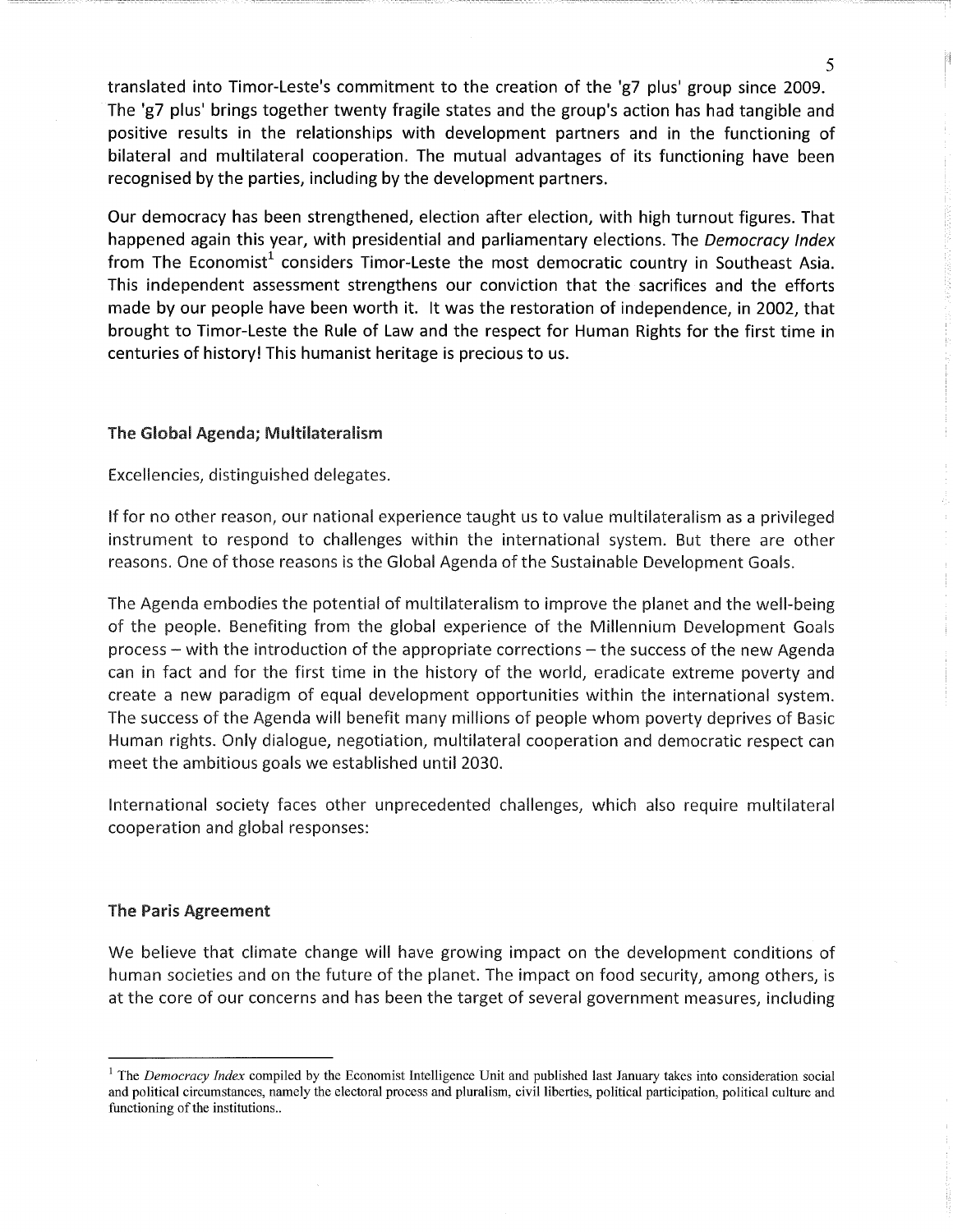within the scope of multilateral cooperation in the CPLP, the Community of Portuguese-Language Countries, which we recently had the honour to preside.

I want to tell you, unambiguously, that the implementation of the Paris Agreement, which my country already ratified, is an inalienable responsibility of all states, big and small, to protect the planet from risks, where possible, and coordinate responses to vulnerabilities, where necessary.

#### Terrorism and other transnational crimes

Timor-Leste gives top priority to international cooperation in the fight against transnational criminality at all levels. We, the international community, have the inalienable duty to work to realize the civilization values enshrined in the Charter and the conventions of the United Nations. Experiencing these values requires the strengthening of cooperation against international criminality, namely in the suppression and elimination of human trafficking and sexual exploitation of adults and children and in the fight against international financial criminality, terrorism and other crimes. My country attaches great importance to international cooperation to fight against extremism, radicalism, terrorism, and piracy.

Multilateral cooperation in the fight against terrorism and transnational criminality, without exception, must be strengthened without hesitation and similarly without compromising the respect for human rights and other applicable international law. To compromise the values of our civilization in this fight would be, in itself, a victory for terrorism and criminality. Timor-Leste participates in important multilateral processes for regional and international stability and security. We will continue to expand and deepen our participation in those processes.

#### Women and Citizenship

The state of Timor-Leste, with the support of the civil society and the development partners, has been implementing initiatives to promote the participation and the contribution of women in the process of social and economic development, including legal provisions against discrimination. There are many Timorese women in positions of high responsibility within the government, the Justice system, and other public or civil society institutions. One third of the members of the Timor-Leste National Parliament are women. Nevertheless, the protection of women against exploitation and the advancement of their role in society still require the development of policies that promote equality. Timor-Leste believes that, at the United Nations level, specific and decisive actions in favour of equality continue to be necessary  $-$  because women are often still the primary target of social discrimination and criminal exploitation.

#### Negotiation and nuclear non-proliferation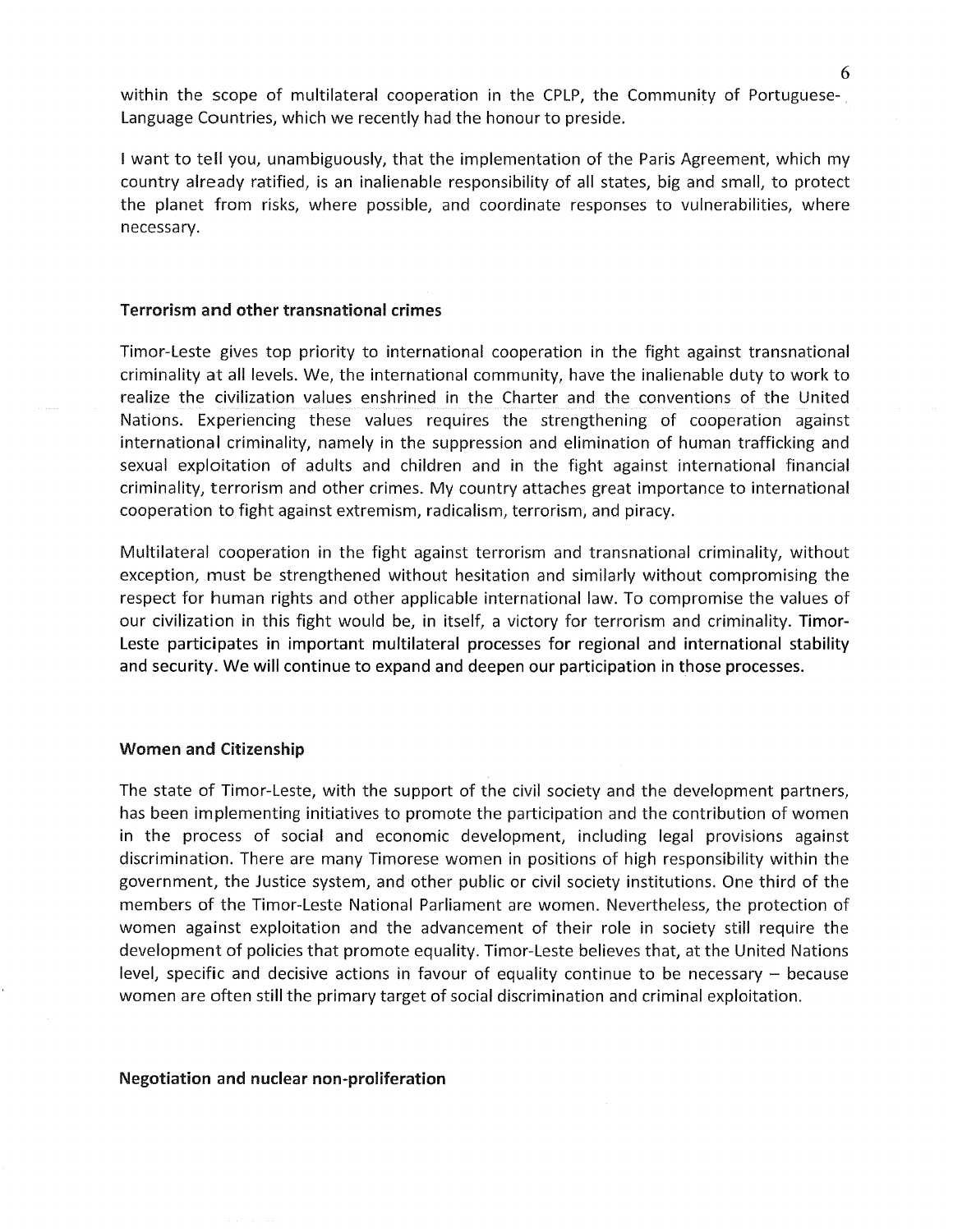At this time, the world is facing two large threats to international peace: the hotbeds of war in the Middle East and the nuclearisation and escalation of tensions in the Korean Peninsula. My country calls on all parties involved, in both regions, to show utmost restraint, as to avoid measures and initiatives that would aggravate the situation. Timor-Leste calls on all parties to fully respect international conventions and the applicable resolutions of the Security Council. I specifically call for dialogue and negotiation to help dissipate tensions and promote the peaceful resolution of the conflict in the Korean Peninsula.

I welcome the International Atomic Energy Agency's recent findings about the absence of signs of non-compliance with the terms of the Joint Comprehensive Pian of Action signed by the Permanent Five Plus One<sup>2</sup> and Iran. This negotiation and the compliance with this plan demonstrate the importance of dialogue for stability and the de-escalation of tensions.

Timor-Leste is in favour of non-proliferation and of negotiated nuclear disarmament. I call on the signatory countries of the Treaty on the Non-Proliferation of Nuclear Weapons to continue their joint efforts towards disarmament and non-proliferation, in preparation for the review of the treaty scheduled for 2020, to strengthen the non-proliferation regime.

## Migrations and illegal immigrants

Our times bear witness to migratory movements of enormous size. Millions upon millions of people seek protection or basic economic means of survival, as a result of regional development asymmetries that are often shocking. My country welcomes the prospect of an intergovernmental conference on migration to be held next year, and considers it urgent to improve the coordination of the international community and the quality of the reception of these massive floods of migrants and refugees. It is also necessary to tackle the root of the problem, increasing development opportunities in depressed regions and reducing the motivation for migration flows.

#### Incomplete decolonisation

The UN was created in 1945, with the admission of 51 countries. Today, we are 193 member states. It is inspiring to reflect on the reasons for this exponential increase  $-$  the result of the greatest victory in the history of international society to date: the establishment of the principle and effective exercise of the right of all peoples to self-determination.

That victory of the peoples – the decolonisation  $-$  is also a victory of the United Nations. Nevertheless, the exercise of the right of the people of Western Sahara to self-determination continues to be postponed. The Sahrawi are peacefully waiting for the parties to comply with the relevant UN resolutions.

7

<sup>&</sup>lt;sup>2</sup> The Joint Comprehensive Action Plan Joint Comprehensive Action Plan) was negotiated and signed by the five permanent members of the Security Council plus the European Union and Iran (often referred to as the  $P5+1$  and Iran).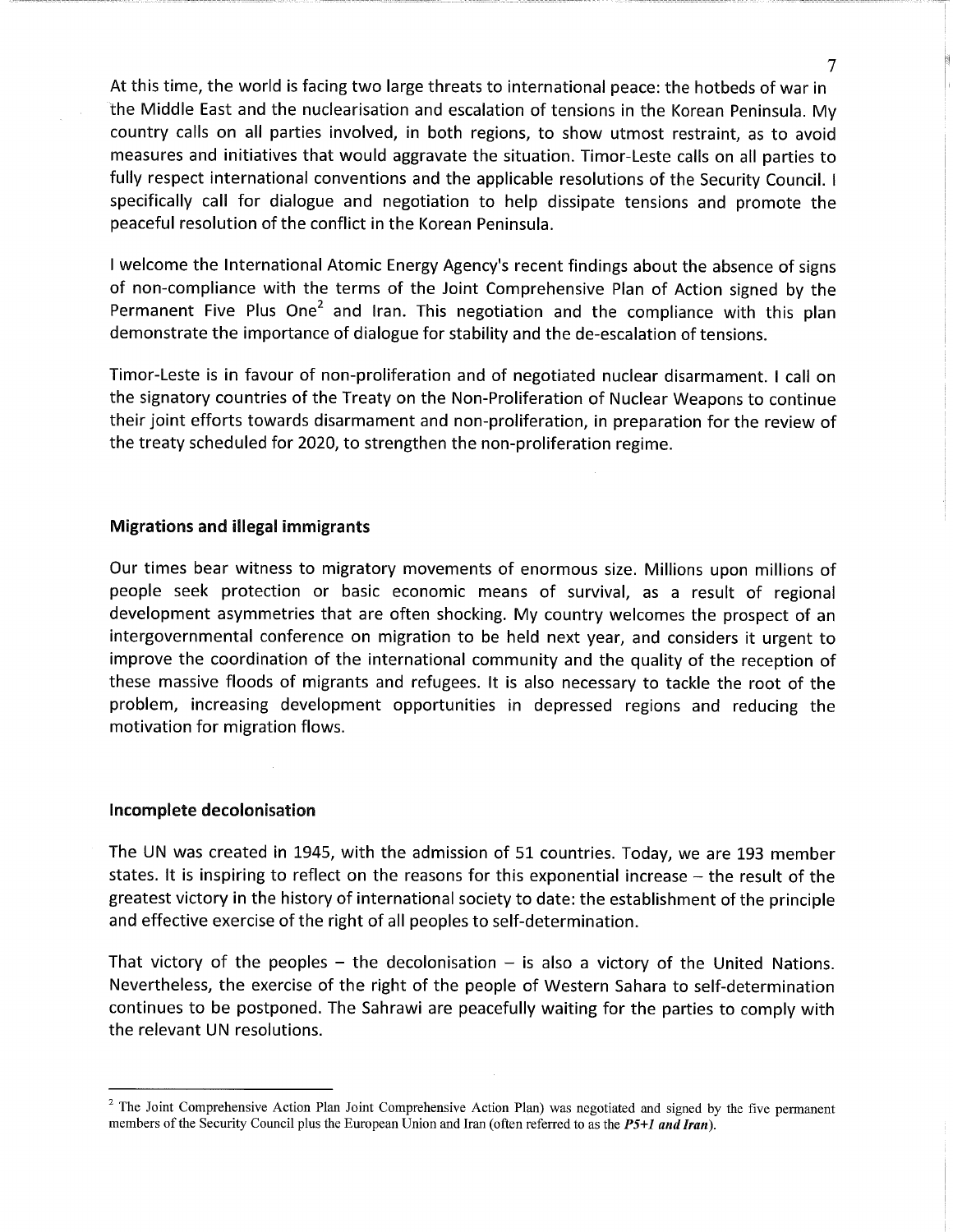#### Dialogue and good neighbourliness

I call for dialogue between the Kingdom of Morocco and the legitimate representatives of the Sahrawi people and call on the United Nations to seek an urgent solution to hold a referendum on the self-determination of the people of Western Sahara.

I also call for the lifting of the embargo against the Republic of Cuba, an anachronistic situation that is massively rejected by the international community.

I am very pleased to inform this General Assembly that Timor-Leste and Australia have made significant progress – decisive, even – in the talks about the demarcation of our shared maritime border.

## INSERIR PARAGRAFO.

I am pleased about the establishment of dialogue between the Republic of the Philippines and the People's Republic of China on matters regarding the South China Sea, and also about the signs of progress arising from the ASEAN ministers meeting on the development of a Code of Conduct for the settlement of disputes in that area.

Timor-Leste supports the decision made by the ASEAN ministers, highlighting the need for measures to strengthen mutual trust between the states in the region and the exercise of the utmost restraint to avoid escalation and find peaceful solutions for current disputes, within the constraints of international law - including the United Nations Convention on the Law of the Sea.

I also wish to convey, on this occasion, to the people and to the President of the Philippines, the solidarity of the people and of the state of Timor-Leste with the firm response of the Philippine government to the attempts to destabilise the country by international extremist groups.

#### Timor-Leste: the next few years

Earlier I told you about the fruits we reaped from the Restoration of Independence of Timor-Leste 15 years ago. However, I am aware, as well as our people, of the great challenges to be overcome over the next few years. Despite the remarkable progress made with regard to some social and human indicators, the truth is that we must do better to achieve the goals set for 2030. Timor-Leste's commitment to the Sustainable Development Goals is a structuring element of our inclusive, sustainable and productive vision for the Timorese economy over the next 10 years. I spoke to you about our vibrant democracy and our State apparatus: but we are quite aware of the need to qualify even more people - more well-prepared - to ensure better services. We need improved public services to achieve the Global Agenda goals. The Timorese State and public opinion are aware of this need. We are also aware of the need to improve the